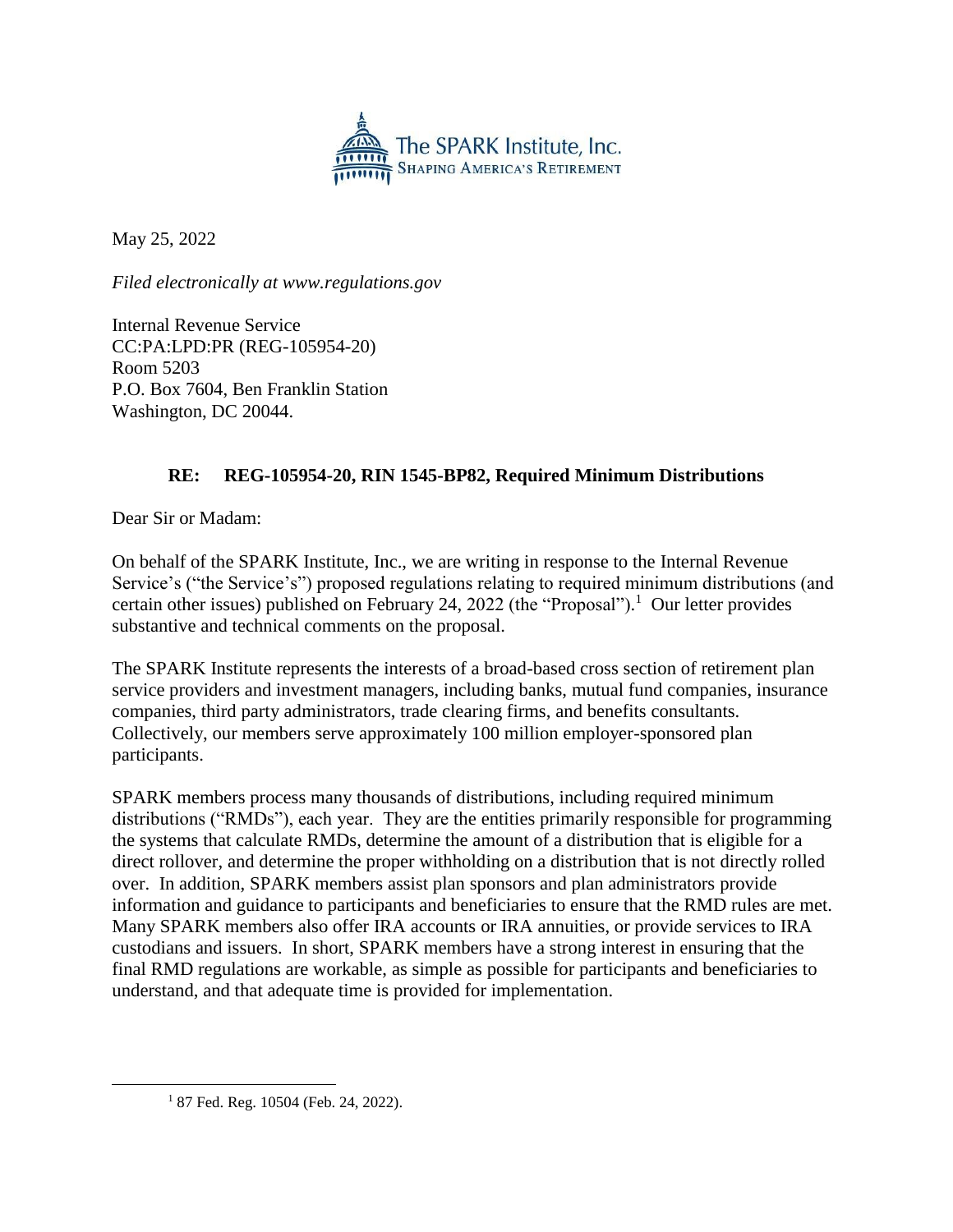Proposed Required Minimum Distribution Regulations Page 2 of 17 May 25, 2022

### **Summary of Comments**

- The final regulations should not be effective until, at the earliest, calendar years beginning at least 9 months after the final regulations are released.
- The relief for reasonable, good faith interpretations of the SECURE Act should be expanded.
- The Service should provide guidance as soon as possible on the deadline for plan amendments for the SECURE Act.
- The Service should not modify the rules for 403(b) plans, or if it does, only through a separate regulatory proposal.
- The final regulations should modify the Service's interpretation of the 10-year rule, or if not, provide relief for prior years.
- The Service should reconsider whether the Proposal's rules for withholding on distributions to non-spouse beneficiaries correctly reflect the Code.
- The final regulations should simplify the documentation requirements for eligible designated beneficiaries ("EDBs") and trusts.
- The Proposal's rule regarding a "hypothetical" RMD should be removed.
- The final regulations should retain age 21 as the age of majority.
- The final regulations should confirm that distributions for health insurance premiums for public safety officers under Code section 401(l) may be treated as RMDs.
- The Service should confirm that nothing in the  $401(a)(9)$  regulations would prevent a plan from offering different after-death distribution options for different beneficiaries.

Our letter ends with a number of additional requests for clarifications and technical issues.

### *We will be separately submitting a request to testify at the June hearing on this proposed regulation.*

### **I. Need For Significantly Delayed Effective Date**

The Proposal states that the Service proposes to apply the final regulations for purposes of determining RMDs for calendar years beginning on or after January 1, 2022. Similarly, the Proposal's changes to the regulations governing eligible rollover distributions (which also impact withholding) are proposed to apply for distributions on or after January 1, 2022. This must be significantly delayed.

The Proposal was not published until well into 2022. The comment period does not end until May 25, 2022, and there will be a hearing on June 15, 2022. Thus, the Service cannot even begin to process all the stakeholder input until mid-way into 2022. Given that it took the Service *more than two years* from the enactment of the Setting Every Community Up for Retirement Enhancement ("SECURE") Act to issue the proposed regulations, it is unrealistic to believe the Service could issue final regulations by the end of 2022. In fact, we think it is likely that the final regulations will not be issued until late into 2023 at the earliest.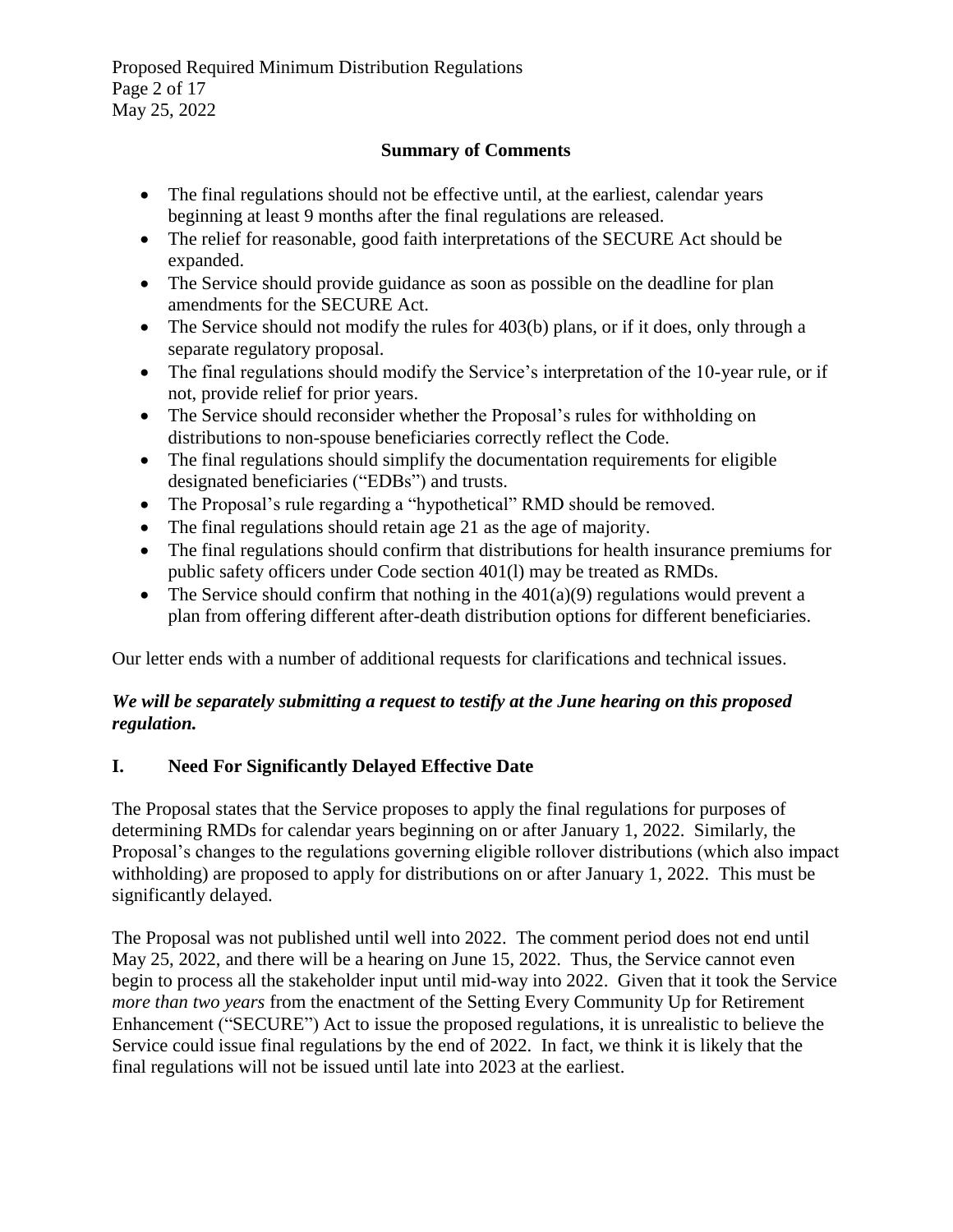Proposed Required Minimum Distribution Regulations Page 3 of 17 May 25, 2022

For recordkeepers, it very important for the Service to keep in mind that adequate time is needed to implement the final regulations *before the beginning of the year in which the regulations are effective.* This is because the RMD rules are not solely relevant to determining the amount that must be distributed by the end of a calendar year. The RMD rules also determine the amount of a distribution at any time during a calendar year that must be treated as an RMD for purposes of the eligible rollover distribution and withholding rules.

For example, assume that the Service wishes to make the regulations apply for calendar year 2024. The Service cannot issue the final regulations late in 2023 and expect recordkeepers to be able to correctly program systems so that they are ready for distributions on January 1, 2024. Recordkeepers need sufficient time *before* the calendar year begins. For example, when the Service issued the last major rewrite of the regulations, it did so on April 17, 2002, to be effective for the 2003 calendar year.

*We urge the Service to make the final regulations effective for a calendar year that begins no earlier than 9 months after the final regulations are published*. Thus, for example, unless the Service is able to complete the final regulations by March 31, 2023, they should not be effective for the 2024 calendar year. We also urge the drafters to be realistic about the time it will take to move the final regulations through the clearance process. According to public statements from IRS officials, the proposed regulations were largely completed in mid-2021, but did not actually see public release until February 2022. When the key authors of the Proposal first put pen to paper, it might have seemed reasonable that the Proposal could be released in time to make them effective for 2022, but, of course, now this is simply unworkable.

A delay in the effective date of this kind will not harm participants, beneficiaries, or the Service. Many of the changes reflected in the Proposal are based on changes in the law that plans and individuals have long since implemented. Even with respect to the SECURE Act's changes to the after-death distribution rules, plans, IRA providers, and beneficiaries have been following a good faith reasonable interpretation of the SECURE Act for more than two years.

### **II. Expanded Good Faith Reliance**

The Proposal provides that, for the 2021 distribution calendar year, taxpayers must apply the existing regulations, but taking into account a reasonable, good faith interpretation of the amendments made by sections 114 and 401 of the SECURE Act. This reliance is somewhat helpful, but will need to be expanded.

First, we assume that the Service did not reference 2020 because the first RMDs directly affected by the new after-death rules would not be due until 2021 and the Coronavirus Aid, Relief, and Economic Security ("CARES") Act waived RMDs for 2020. Nonetheless we think that there were some actions that may have been taken by plans based on the SECURE Act which may not precisely reflect the positions taken by the Service in the Proposal. In short, we believe there are reasons to provide relief for 2020.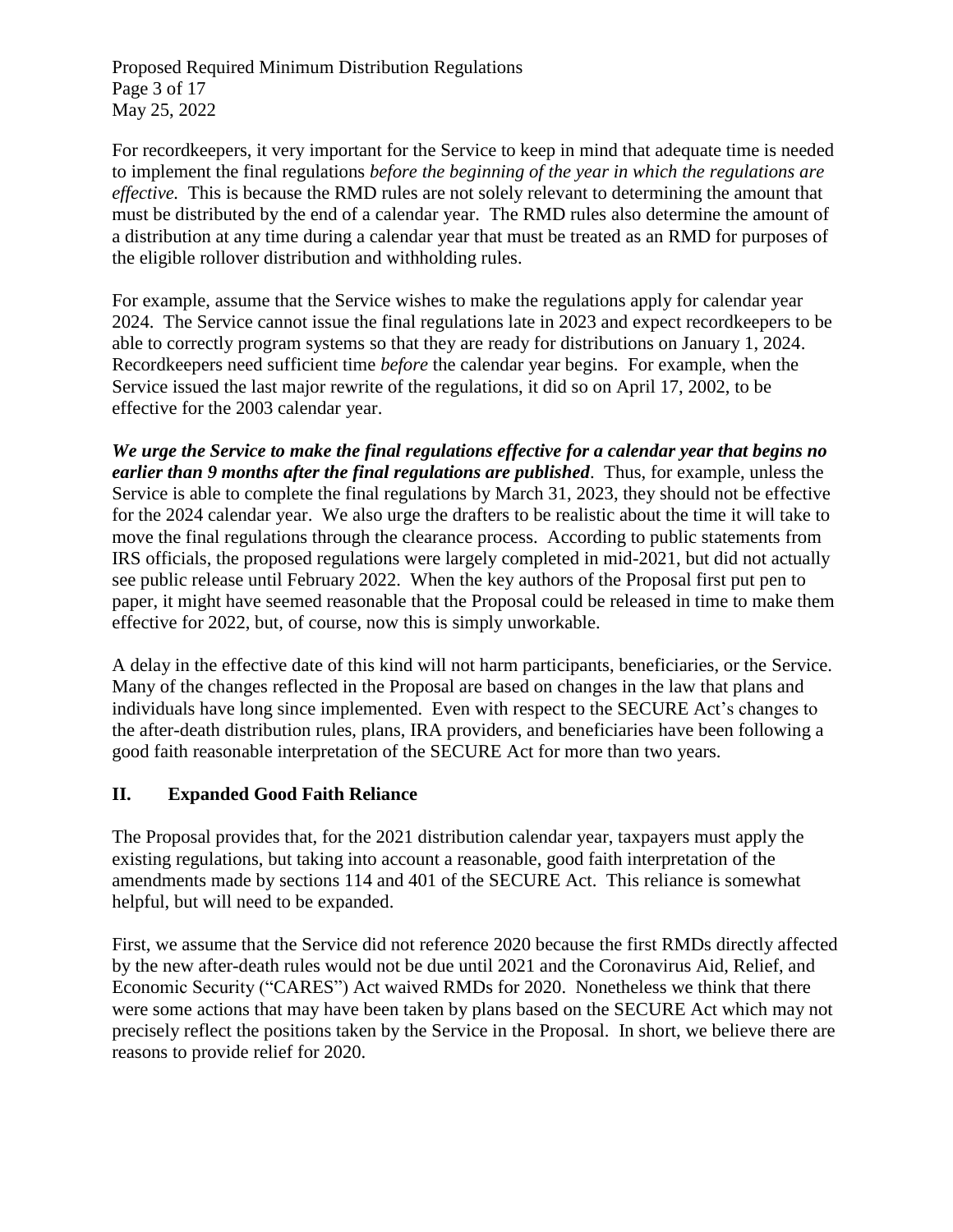Proposed Required Minimum Distribution Regulations Page 4 of 17 May 25, 2022

Second, as noted earlier, once the Service publishes final regulations, plans and service providers will need time to review and understand them, adopt necessary programming changes, and communicate those changes to participants and beneficiaries. Until that time, all parties should be able to adopt a reasonable, good faith interpretation of the SECURE Act and other statutory changes.

Finally, it is worth pointing out that these regulations, while focused primarily on the amendments made by the SECURE Act to the RMD rules, incorporate a number of other statutory changes for the first time. By way of example, as noted later, the Proposal addresses the eligible rollover distribution and withholding rules in a few surprising ways, and parties should be able to rely on a reasonable, good faith interpretation of the changes made by Congress to other, non-SECURE Act rules until these regulations are finalized.

In short, we recommend that the Service confirm that reliance on a reasonable, good faith interpretation of all of the statutory changes addressed by the Proposal (and, of course, taking into account any prior final regulations and guidance) is available for all prior plan and taxable years, until the effective date of the final regulations.

#### **III. Plan Amendments**

The SECURE Act provides that a plan will not be treated as failing to be operated in accordance with the terms of the plan with respect to plan amendments made pursuant to the SECURE Act, so long as the plan is amended on or before the last day of the first plan year beginning on or after January 1, 2022 (2024 in case of governmental and certain collectively bargained plans), or such later date as the Secretary of the Treasury may prescribe. In addition to the SECURE Act, amendments for the CARES Act must also generally be made at the same time.

It is not entirely clear when amendments to reflect the SECURE Act and the CARES Act<sup>2</sup> must be adopted. For example, it is generally believed that even though the Service has not specifically extended the deadline for SECURE Act and CARES Act changes, individually designed plans need not adopt an amendment until the end of the second calendar year that begins after the issuance of a Required Amendments List on which the change in law appears.<sup>3</sup> But with respect to pre-approved 401(a) and 403(b) plans, the general rule is that an interim amendment is required by the end of the second calendar year following the calendar year in which the change in the qualification requirements is effective with respect to the plan.<sup>4</sup> For many SECURE Act requirements, including the RMD changes, this would require a good faith interim amendment by the end of the 2022 calendar year, except as otherwise extended by the SECURE and CARES Act's special amendment deadlines. There are, as the Service knows, hundreds of thousands of pre-approved plans, and the process of drafting, distributing,

 $\overline{a}$ <sup>2</sup> References to the amendment deadlines in the SECURE Act and CARES Act shall also reference other statutory changes for which Congress has provided a similar amendment deadline, including Division M of the Further Consolidated Appropriations Act, 2020, known as the Bipartisan American Miners Act of 2019.

<sup>3</sup> Rev. Proc. 2016-37 and Rev. Proc. 2019-39.

<sup>4</sup> Rev. Prov. 2021-37 and Rev. Proc. 2021-38.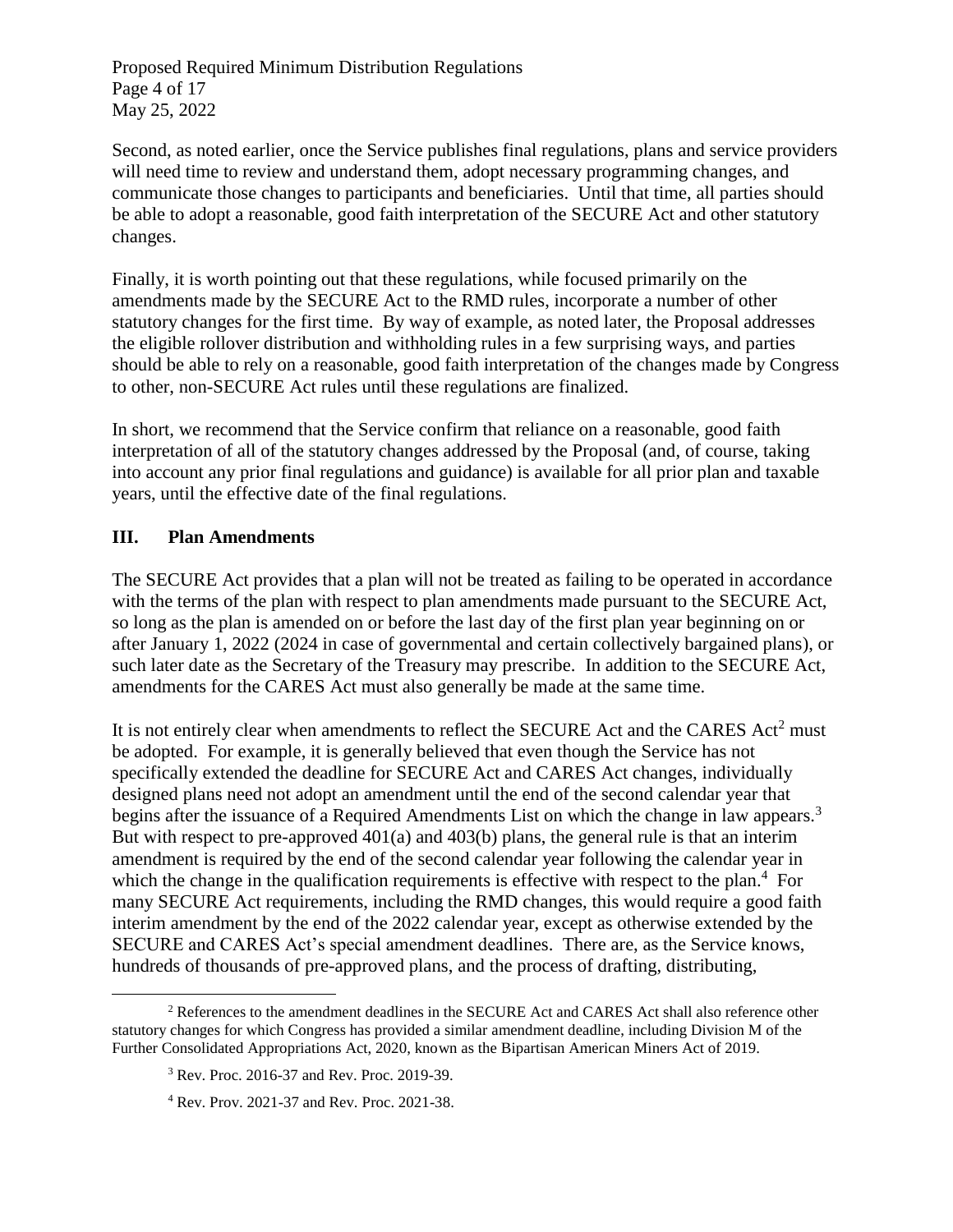Proposed Required Minimum Distribution Regulations Page 5 of 17 May 25, 2022

explaining, and following up with plan sponsors of pre-approved plans (who often do not have expertise in these issues), is a monumental process.

Particularly with respect to pre-approved plans, the very late issuance of the Proposal has put service providers that offer pre-approved plan documents in a very difficult position. Lacking any clear extension, document providers of pre-approved plans have been forced to draft a 2022 interim amendment, which covers a variety of SECURE Act and CARES Act changes. The process of distributing these interim amendments through various recordkeepers and third-party administrators has already begun for some document providers.

The majority of SPARK members believe that the Service should announce an extension of the deadline to amend 401(a) and 403(b) plans to reflect the SECURE Act and the CARES Act, and do so as quickly as possible to avoid unnecessary work in 2022.<sup>5</sup> These members point out that future amendments will be needed anyway, since the Service will not finalize this Proposal quickly enough and the Service has provided little guidance on other key SECURE Act provisions, such as the changes to the safe-harbor requirements and the new long-term part-time rules.

A few SPARK members, on the other hand, point out that the process to create and distribute interim amendments for pre-approved plans has already begun, with a number of large document providers already having released their interim amendments. Thus, an extension – especially if not carefully crafted – could create confusion for plan sponsors who use pre-approved plans. One SPARK member stated that if the Service is to grant an extension, it should apply only to the SECURE Act, and not to the CARES Act, because all of the CARES Act guidance that we expect has already been issued.

At a minimum, we recommend that the Service make known its plans with regard to any amendment deadline extensions as quickly as possible. This has a huge impact on SPARK members planning for their remaining communications and actions in 2022 for adopters of preapproved plans.

### **IV. Rules for Section 403(b) Plans**

 $\overline{a}$ 

Under current regulations, the RMD rules applicable to 403(b) annuity contracts and custodial accounts are, in general, applied using rules similar to those for IRAs. $<sup>6</sup>$  This has two primary</sup> implications. The first is that an RMD owed with respect to one section 403(b) contract or account of an individual is permitted to be distributed from another section 403(b) contract or

<sup>5</sup> We would also note that the Securing a Strong Retirement Act of 2022, which passed the House of Representatives nearly unanimously, would provide such an extension. While it is generally expected that this bill will become law, this will likely not occur until late 2022 at the earliest. It would be much less disruptive for the Service to provide for an extension more quickly.

 $6$  One exception is the required beginning date. Participants in 403(b) plans may generally delay RMDs until they retire.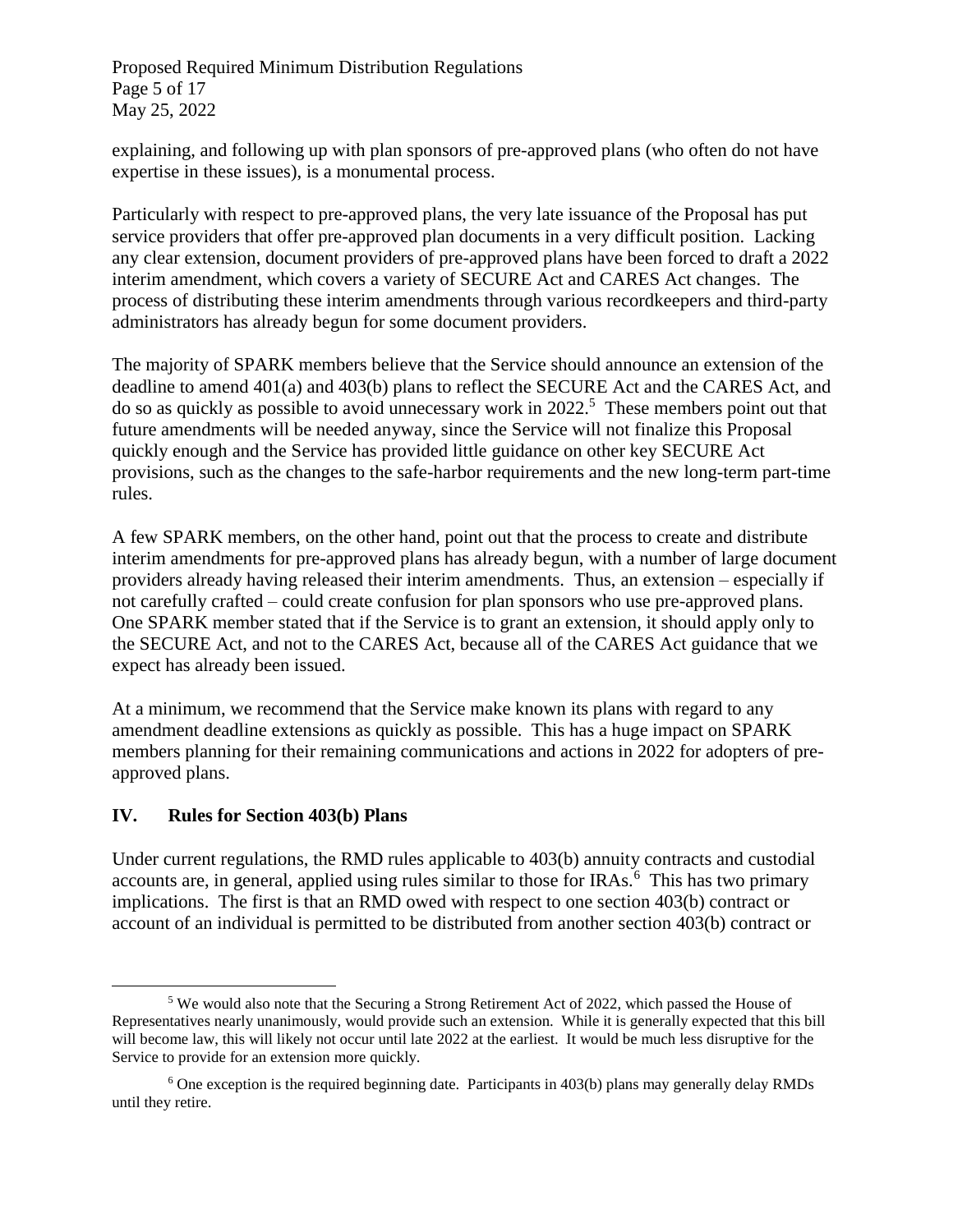Proposed Required Minimum Distribution Regulations Page 6 of 17 May 25, 2022

account of the same individual. The second is that a 403(b) plan is not required to automatically distribute an RMD for a participant or beneficiary.

In the preamble to the Proposal, the Service states that it is considering additional changes to the RMD rules for section 403(b) plans so that they more closely follow the RMD rules for qualified plans. The Service did not propose any actual changes, but instead referred at a high level to an approach under which "each section 403(b) plan (like each qualified plan) would be required to make required minimum distributions calculated with respect to that plan (rather than rely on the employee to request distributions from another plan in an amount that satisfies the requirement)."

Our first comment is that the Service *cannot and should not apply a new rule of this nature in the final regulation*. Before applying a very significant change in the rules for 403(b) plans, the Service would need to issue a separate proposal which includes draft regulatory language and which provides a full analysis as required by the Administrative Procedures Act, the Regulatory Flexibility Act, and section 7805(f) of the Code. We simply do not have enough detail from one sentence in the preamble to provide a fulsome set of comments.

To the extent we are able to surmise what this rule might look like, we oppose these changes. While there are some similarities between the administration of 401(a) and 403(b) plans, there continue to be a number of differences between the two plan types that justify the different treatment. The Service states in the preamble that the prior RMD regulations were developed before 2007 when the section 403(b) regulations were issued. While those 403(b) regulations did impose some new requirements on 403(b) plans that also apply to qualified plans (such as the requirement to have a plan document), it is not correct that 403(b) plans are now administered the same as qualified plans.

First, many 403(b) plans continue to be multi-vendor, meaning that a participant can have contracts and accounts with multiple companies. In fact, in some states, the plan sponsor is required by law to allow an employee to have contributions made to more than one company.

Second, many 403(b) annuities and custodial accounts are owned by the participant, not by the plan sponsor. The plan sponsor (or a coordinating TPA) does not have the legal right to control when distributions occur, and thus could not legally "force" distributions from a 403(b) contract or account held under the plan.

The Service points out in the preamble that, unlike for IRA trustees and issuers, there is no current requirement on 403(b) plans, or custodians or issuers, to report to the Service regarding RMDs. If the Service decides to change this, to reiterate, it should be done only through a new proposal which provides a meaningful opportunity for comment. For example, we would want to provide input on:

- To whom the reporting requirement applies (employer, plan administrator, vendor, etc.).
- How to apply such a reporting requirement for group annuity contracts and group custodial accounts. In many cases, the provider of the group annuity contract or group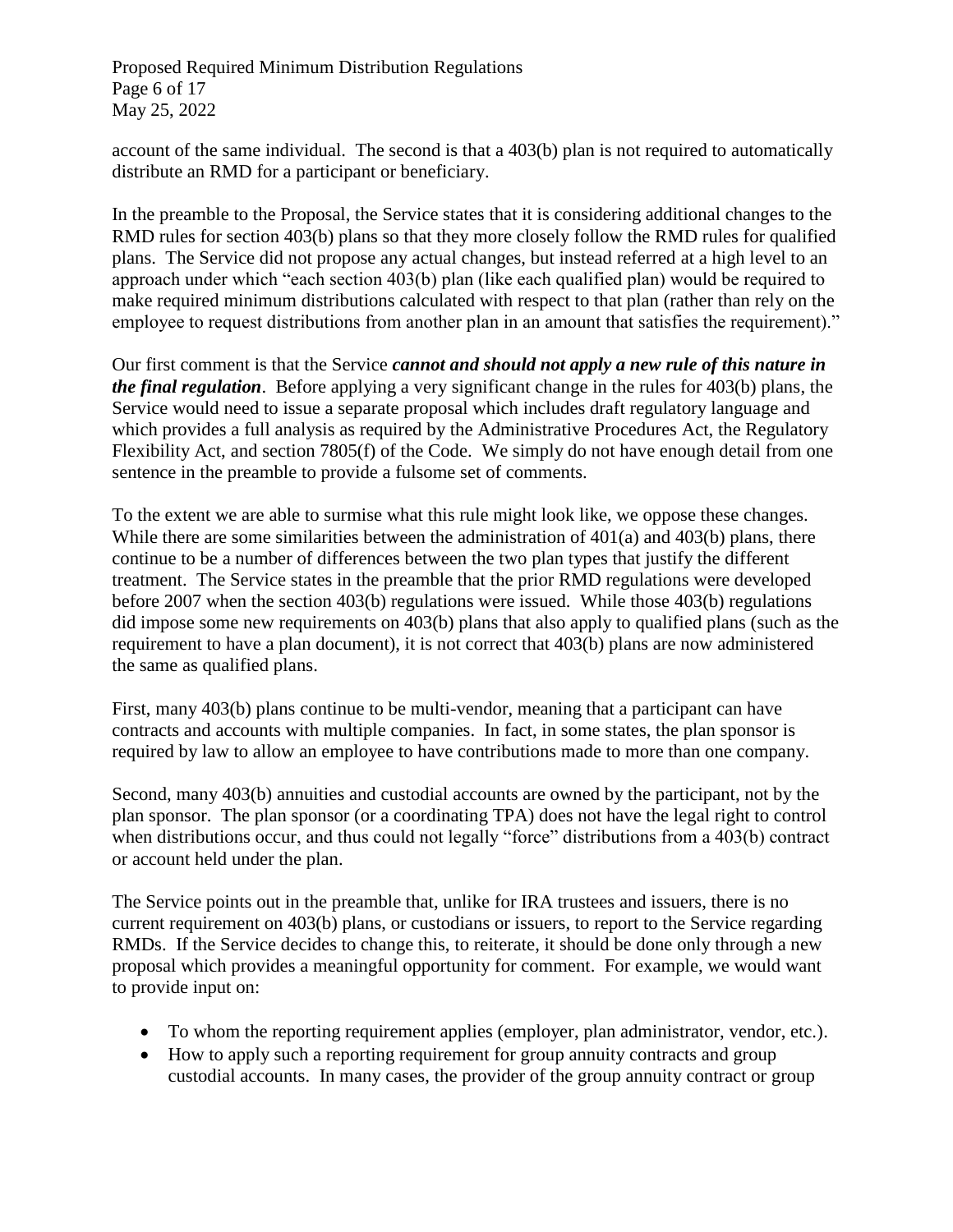custodial account may not have the necessary information; only the employer, TPA, or plan administrator would have participant specific information.

• Ensuring that the reporting entity is not required to incorporate information it does not have (such as any amounts held at a different vendor).

# **V. The 10-Year Rule and Need For Relief For Prior Years**

Clauses (i) and (iii) of Code section  $401(a)(9)(H)$ , as enacted by the SECURE Act, contain the new 10-year rule. Clause (i) provides that in the case of a designated beneficiary, subparagraph (B)(ii) shall be applied by substituting "10 years" for "5 years" and shall apply whether or not distributions of the employee's interests have begun. Clause (iii) provides that if "an eligible designated beneficiary dies before the portion of the employee's interest to which this subparagraph applies is entirely distributed, the exception under clause (ii) shall not apply to any beneficiary of such eligible designated beneficiary and the remainder of such portion shall be distributed within 10 years after the death of such eligible designated beneficiary." The new 10 year rule also is described in Code section  $401(a)(9)(E)(iii)$ , which provides that when a child reaches the age of majority "any remainder of the portion of the individual's interest to which subparagraph (H)(ii) applies shall be distributed within 10 years after such date."

In the Proposal, the Service has taken a surprising interpretation of the 10-year rule in the SECURE Act. First, under the Proposal, if an employee dies on or after the required beginning date with a designated beneficiary other than an EDB, *both* the 10-year rule and the "at least as rapidly rule" apply. Thus, distributions must continue annually during the 10-year period, which is a different application of how the 5-year rule applied pre-SECURE Act. In contrast, if an employee happens to die before the required beginning date, all designated beneficiaries are allowed to take no distributions for 10 years. This results in a very different consequence, with little justification in tax policy.

Similarly, under the Proposal, if an employee dies on or after the required beginning date with an EDB, the 10-year rule does not apply. This is a very surprising result given that the changes made by the SECURE Act state that the new 10-year rule "shall apply whether or not distributions of the employee's interests have begun in accordance with subparagraph  $(a)$ " – i.e., whether or not distributions have begun on or after the employee's required beginning date.<sup>7</sup>

In addition, it appears – although the text of the proposed regulation is not clear – that if distributions begin to an EDB under a life expectancy payout option, and the EDB dies, payments must continue to the EDB's beneficiary each year during the applicable 10-year period. That is not the natural reading of clause (iii), which simply states that the life expectancy payout exception for EDBs ceases to apply and the "remainder of such portion shall be distributed within 10 years after the death of such eligible designated beneficiary."

We believe that the Service has misinterpreted the statutory language in Code section  $401(a)(9)$ (H) as it relates to the 10-year rule. The natural reading of the statute is that Congress

 $\overline{a}$ 

<sup>&</sup>lt;sup>7</sup> Code section  $401(a)(9)(H)(i)(II)$ .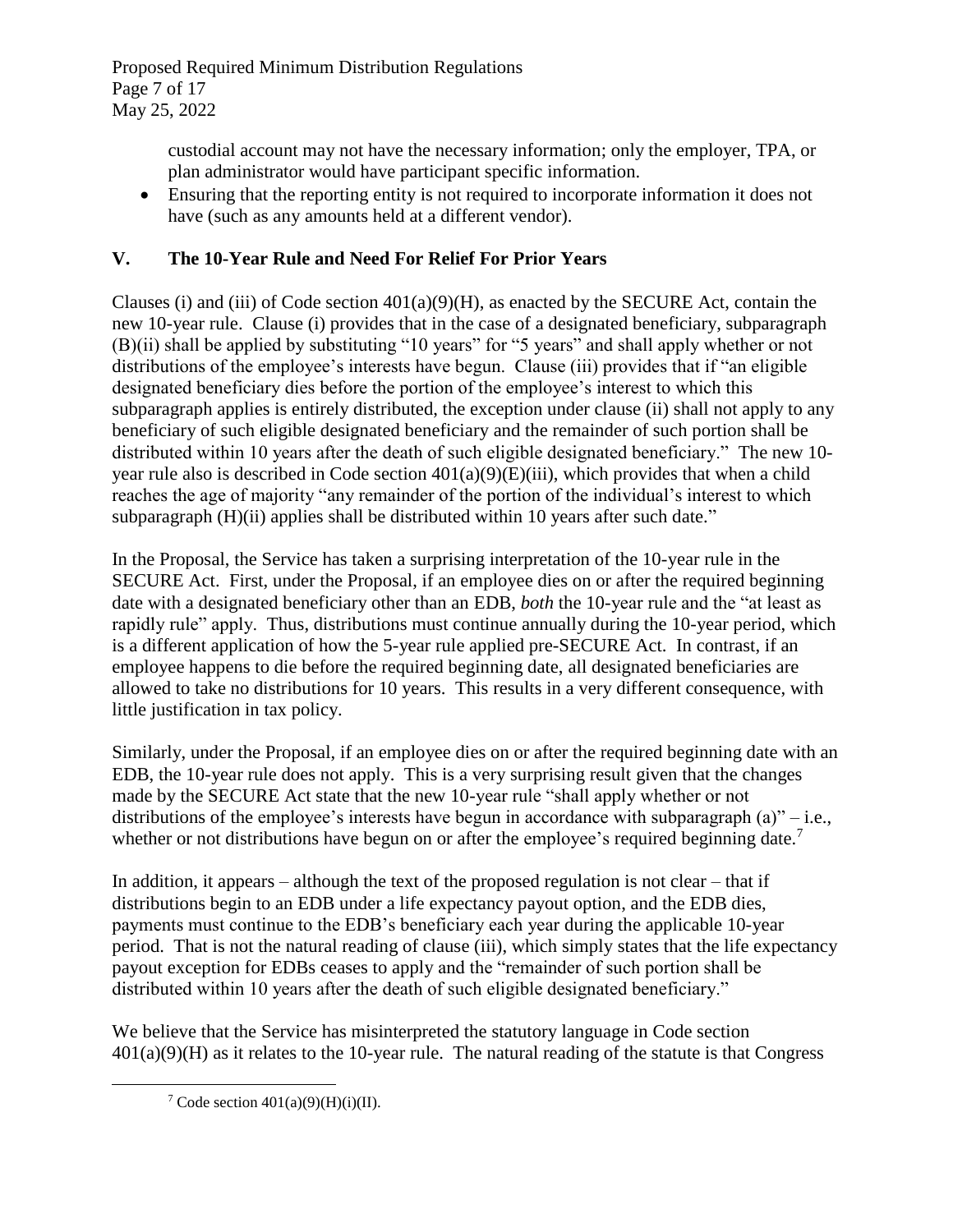Proposed Required Minimum Distribution Regulations Page 8 of 17 May 25, 2022

intended to apply the pre-existing 5-year rule to individual designated beneficiaries, but have it last 10 years and apply in all cases (other than a beneficiary that is not an individual). And the pre-existing 5-year rule requires no distributions until the fifth year, at which point the benefit must be fully distributed. It is somewhat difficult to discern the Service's reasoning, because this Service does not provide an explanation for its thinking in the preamble.

We urge the Service to reconsider this position. While we appreciate that the Service may be concerned about a 10-year delay in the payment of taxes, we would point out that this is clearly the result in the case of deaths before the required beginning date, and there does not seem to be any good policy reason for a different result solely because a beneficiary happens to inherit from a participant or IRA owner who has reached his or her required beginning date.

If the Service decides not to change its position with respect to the 10-year rule, then it is critical that the Service understand that it has taken a position that most have found surprising. Nowhere in the legislative history of the SECURE Act is there a description which takes this position. Even the IRS Publication 590-B had to be revised after being released in draft form because of the uncertainty regarding this issue. Thus, the Service must provide meaningful relief for prior years:

- First, the Service should confirm that for purposes of years prior to the effective date of the final regulations, it is a reasonable, good faith interpretation of the SECURE Act to conclude that, when the 10-year rule applies to a beneficiary under Code Section  $401(a)(9)(H)(i)$  or (iii), or (E)(iii), no distributions are required during the 10-year period, regardless of whether the participant or IRA owner died before, on, or after the required beginning date. In a similar regard, the Service should confirm that it is a reasonable, good faith interpretation to conclude that the 10-year rule applies to EBDs inheriting accounts from employees who died on or after their required beginning date.
- Second, the Service should clarify that a beneficiary who is subject to both the 10-year rule and the "at least as rapidly" rule, or another life expectancy payout rule, and who interpreted the 10-year differently, is not required to make up distributions for any distribution calendar year before the effective date of the final regulations. Put another way, the Service should make clear that, in the first year for which the final regulations are effective, the only distribution required of a beneficiary caught in this situation is the distribution based on the account balance as of the last day of the prior year and the applicable denominator that applies to that beneficiary under the final regulations. This relief should be clearly available to an EDB of an employee who died on or after their required beginning date and concluded that the 10-year rule applied to them.
- Finally, the Service should confirm that this relief for years prior to the effective date of the final regulations also applies for purposes of the excise tax in Code section 4974, and beneficiaries are not required to specifically request relief on Form 5329.

In addition, if the Service decides not to change its position, there are a number of clarifications needed. First, the Service should clarify that in the case of death before the required beginning date with a beneficiary who is a minor child, and who elects the life expectancy rule, RMDs should start in the year after death. Further, in this situation when the minor reaches age 21, the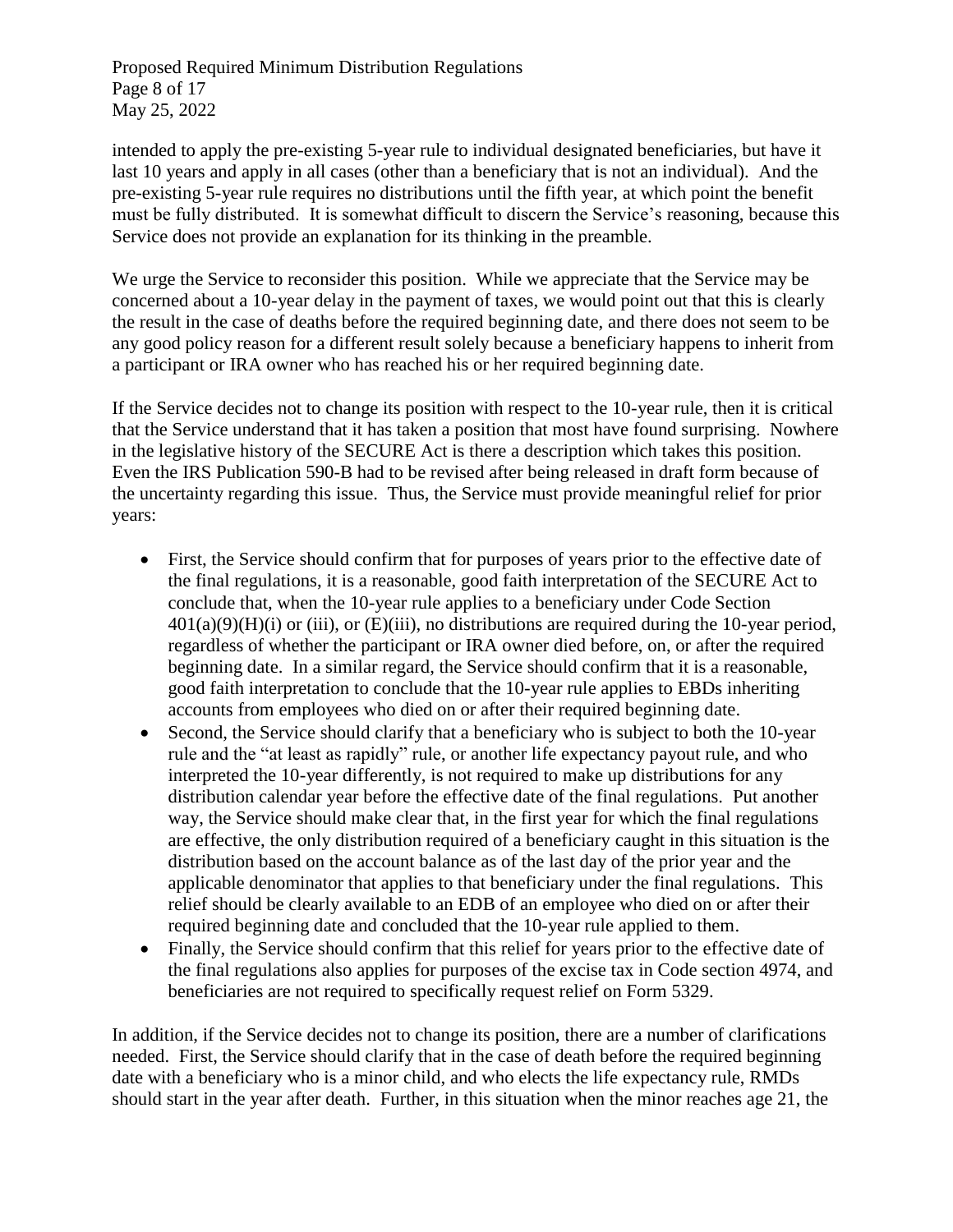Proposed Required Minimum Distribution Regulations Page 9 of 17 May 25, 2022

Service should clarify that RMDs should continue uninterrupted until a final lump sum payout in the 10th year.

### **VI. Withholding For Non-Spouse Beneficiaries**

Consistent with changes made to Code section 402(c), the Proposal provides that a non-spouse beneficiary is not permitted to roll over a distribution, but is allowed to make a direct trustee-totrustee transfer (subject to certain exceptions) of a distribution into an inherited IRA. If the nonspouse beneficiary makes such a transfer, the transfer is treated as an eligible rollover distribution.

However, the Proposal carries over a rule from prior regulations which appears to be an error: The Proposal states that a distribution to a non-spouse beneficiary is not subject to the 20-percent mandatory withholding under Code section 3405(c). This is not how most recordkeepers had interpreted the Code.

Code section  $402(c)(11)$ , which is the non-spouse trustee-to-trustee transfer rule, was added by Section 829 of the Pension Protection Act ("PPA"). Under the PPA provision, Code section 402(c)(11) provided that the transfer is treated as an eligible rollover distribution "for purposes of this subsection" i.e. for purposes of section 402(c). Subsequently, the Service issued Notice 2007-7, which had two relevant Q&As. Q&A-14 stated that a plan is not required to offer a direct rollover to a non-spouse beneficiary. Q&A-15 stated that "a direct rollover of a distribution by a nonspouse beneficiary is a rollover of an eligible rollover distribution only for purposes of § 402(c). Accordingly, the distribution is not subject to the direct rollover requirements of § 401(a)(31), the notice requirements of § 402(f), or the mandatory withholding requirements of § 3405(c). If an amount distributed from a plan is received by a nonspouse beneficiary, the distribution is not eligible for rollover."

After Notice 2007-7 was issued, Congress passed The Worker, Retiree, and Employer Recovery Act of 2008 ("WRERA"). Section 108(f)(2)(B) of WRERA struck the phrase "for purposes of this subsection." WRERA also added a new sentence to Code section  $402(f)(2)(A)$  which states that the term eligible rollover distribution includes a distribution which would be an eligible rollover distribution by reason of subsection  $(c)(11)$ . The clear intent of these changes was to overrule Q&A-14 and -15 of Notice 2007-7. The Joint Committee on Taxation's explanation of the provision states that the purpose of the technical change is to make clear that "rollovers by nonspouse beneficiaries are generally subject to the same rules as other eligible rollovers."<sup>8</sup>

In Notice 2009-68, the Service confirmed that, because of the change in WRERA, the notice requirements of Code section 402(f) now apply to distributions to a non-spouse beneficiary. And

 $\overline{a}$ 

<sup>8</sup> Joint Committee on Taxation, General Explanation of Tax Legislation Enacted in the 110th Congress (JCS-1-09), March 2009, p. 553.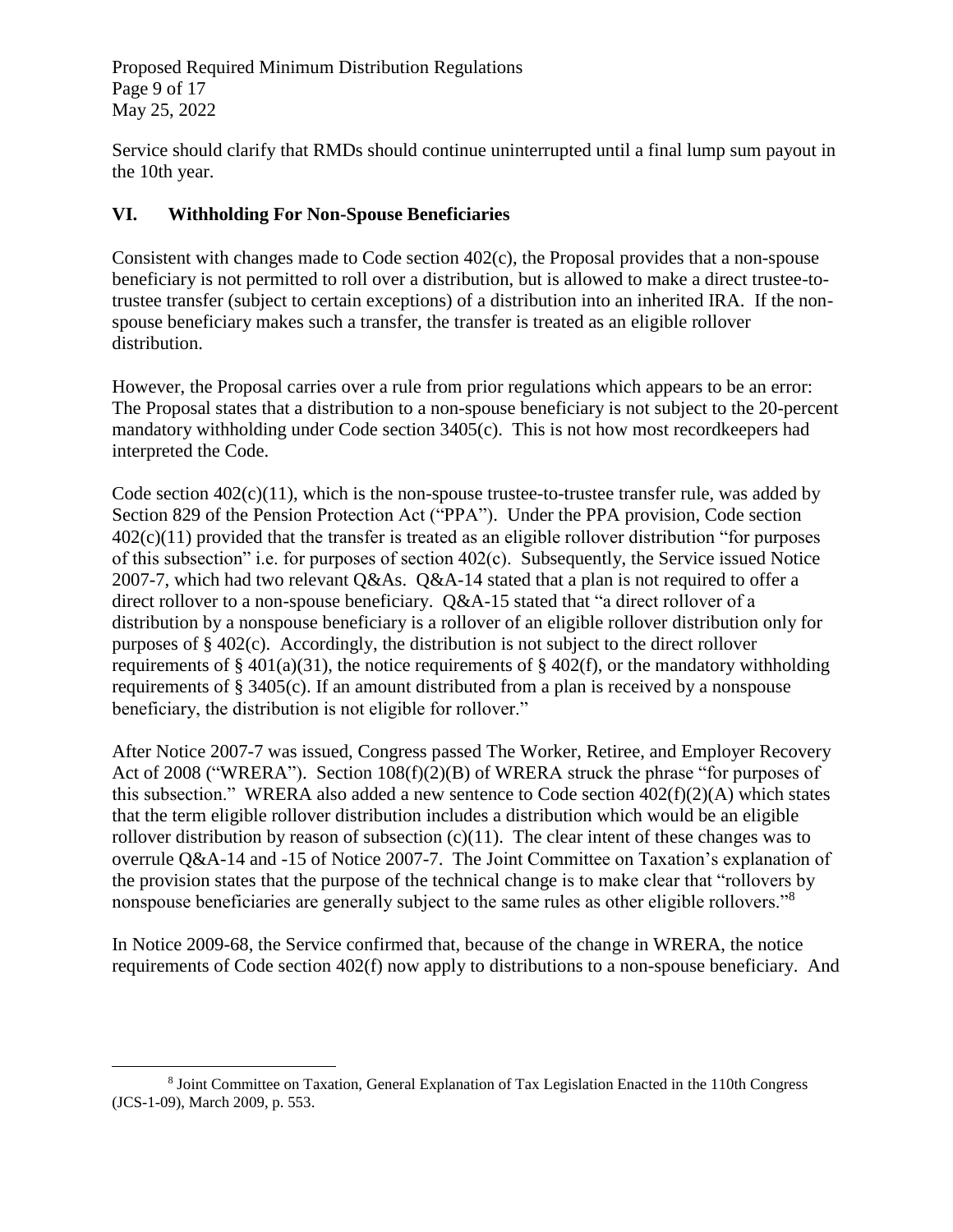Proposed Required Minimum Distribution Regulations Page 10 of 17 May 25, 2022

in the Listing of Required Modifications, the Service confirmed that a plan is required to offer a direct rollover to a non-spouse beneficiary, i.e., Code section  $401(a)(31)$  applies.<sup>9</sup>

Code section 3405(c) defines eligible rollover distributions by cross-reference to section  $402(f)(2)(A)$ . Thus, because  $402(f)(2)(A)$  treats a distribution as an eligible rollover distribution if it would be treated as an eligible rollover distribution if were rolled over, the same rule should apply for purpose of Code section 3405(c). The instructions to Form 1099-R, while not crystal clear on this point, are also consistent with the idea that  $20\%$  withholding applies.<sup>10</sup>

Because of the foregoing analysis, most recordkeepers apply 20% mandatory withholding to distributions to non-spouse beneficiaries and have done so since the passage of WRERA (except, of course, if the distribution is not otherwise an eligible rollover distribution, for example to the extent that it represents an RMD). We understand that this view may not be universal, but we believe that it is how most recordkeepers handle withholding for non-spouse beneficiaries. Regardless of how the Service resolves this issue, it is important that (a) the Service clearly explain in the final regulations whatever position the final regulations take, and how that is consistent with the statutory provisions; (b) allow sufficient time for recordkeepers to make changes to their systems to accommodate the final regulation, and (c) provide relief for reasonable good faith positions taken by plan administrators and their service providers with respect to withholding on distributions to non-spouse beneficiaries prior to the effective date of the final regulations.

#### **VII. Documentation Issues**

This section of our comment letter addresses certain documentation issues raised by the Proposal.

**Chronically Ill and Disabled Beneficiaries**. Under the Proposal, with respect to a beneficiary who is disabled or chronically ill as of the date of the employee's death, documentation of the disability or chronic illness must be provided to the plan administrator no later than October 31 of the calendar year following the calendar year of the employee's death. In the case of chronic illness, the Proposal lays out detailed requirements for what this documentation must contain. We recommend that the Service eliminate this documentation requirement and instead allow the plan administrator to rely on the written certification of the designated beneficiary (or his/her personal representative), as long as the plan administrator does not have actual knowledge to the contrary.

We see no justification to impose this documentation requirement on one type of EDB, when the plan administrator will not need to obtain documentation for any other type of EDB. For

 $\overline{a}$ <sup>9</sup> See LRM #51 in Defined Contribution Listing of Required Modifications and Information Package (LRM) (Oct. 2017), available at [https://www.irs.gov/retirement-plans/listing-of-required-modifications-lrms.](https://www.irs.gov/retirement-plans/listing-of-required-modifications-lrms) 

 $10$  See Instructions to Form 1099-R (2022), p. 4 (suggesting that a distribution to a non-spouse beneficiary is an eligible rollover distribution), p 12 (describing the 20% withholding rule but making no distinction regarding distributions to non-spouse beneficiaries).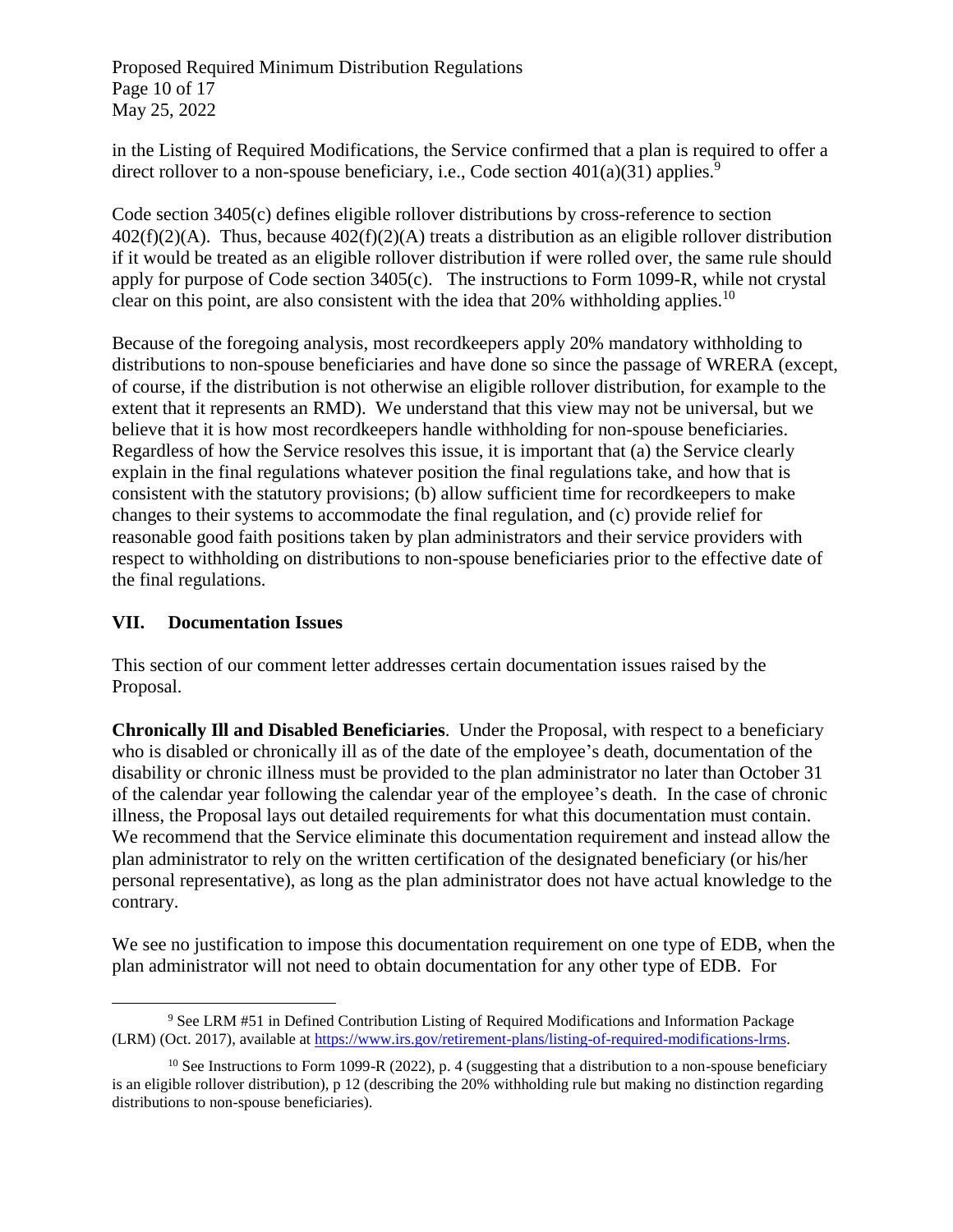Proposed Required Minimum Distribution Regulations Page 11 of 17 May 25, 2022

example, plans do not generally insist on a marriage certificate for a spousal beneficiary or a birth certificate for an EDB who is not more than 10 years younger than the participant, or to prove that a child has not reached the age of majority. These pieces of information are provided by the participant, or the beneficiary after the death of a participant, and generally plan administrators will simply accept a paper or electronic signature certifying the information is correct and true. There are, of course, circumstances when the plan administrator may have knowledge to the contrary or suspect fraud, and may request additional information or documentation, but these circumstances are quite rare.

We appreciate that a beneficiary should not simply be able to assert EDB status. We believe, however, it should be sufficient for a plan administrator to receive a certification, which includes a commitment by the beneficiary to produce documentation if so requested by the plan administrator or the IRS, similar to the administration of coronavirus-related distributions and hardship distributions.<sup>11</sup> This would address any risk of abuse, which is fairly remote.

**See-Through Trusts and Applicable Multi-Beneficiary Trusts**. The Proposal has made many changes to the rules for "see-through" trusts and has created a complex set of rules for type I and type II applicable multi-beneficiary trusts. With respect to the documentation requirements for a plan administrator to ensure that a trust beneficiary is, in fact, a see-through trust, the Proposal generally retains the rules in the current regulations.

Thus, the Proposal provides that in lieu of receiving and reviewing the trust document, a plan administrator may instead accept from the trustee the following:

- a final list of all beneficiaries of the trust as of September 30 of the calendar year following the calendar year of the death (including contingent beneficiaries) with a description of the conditions on their entitlement sufficient to establish who are the beneficiaries;
- a certification that, to the best of the trustee's knowledge, this list is correct and complete and that the requirements of the see-through trust rules are satisfied; and
- an agreement to provide a copy of the trust instrument to the plan administrator upon request.

We request that the Service confirm that this documentation and certification process is applicable for all of the requirements that might apply to a trust. For example, the Proposal explains a number of provisions that may be contained in a trust document but will not disqualify it from being a see-through trust, and creates complex rules for applicable multi-beneficiary trusts. In addition, we ask the Service to confirm that the plan administrator may rely on the trustee's certification regarding the EDB status of each of the trust beneficiaries.

Any other rule is simply too difficult to administer. Plan administrators are not experts in trusts and estate law, and should not be put in the position of having to review complex trust

 $\overline{a}$ <sup>11</sup> See [https://www.irs.gov/retirement-plans/plan-participant-employee/retirement-topics-hardship](https://www.irs.gov/retirement-plans/plan-participant-employee/retirement-topics-hardship-distributions)[distributions.](https://www.irs.gov/retirement-plans/plan-participant-employee/retirement-topics-hardship-distributions)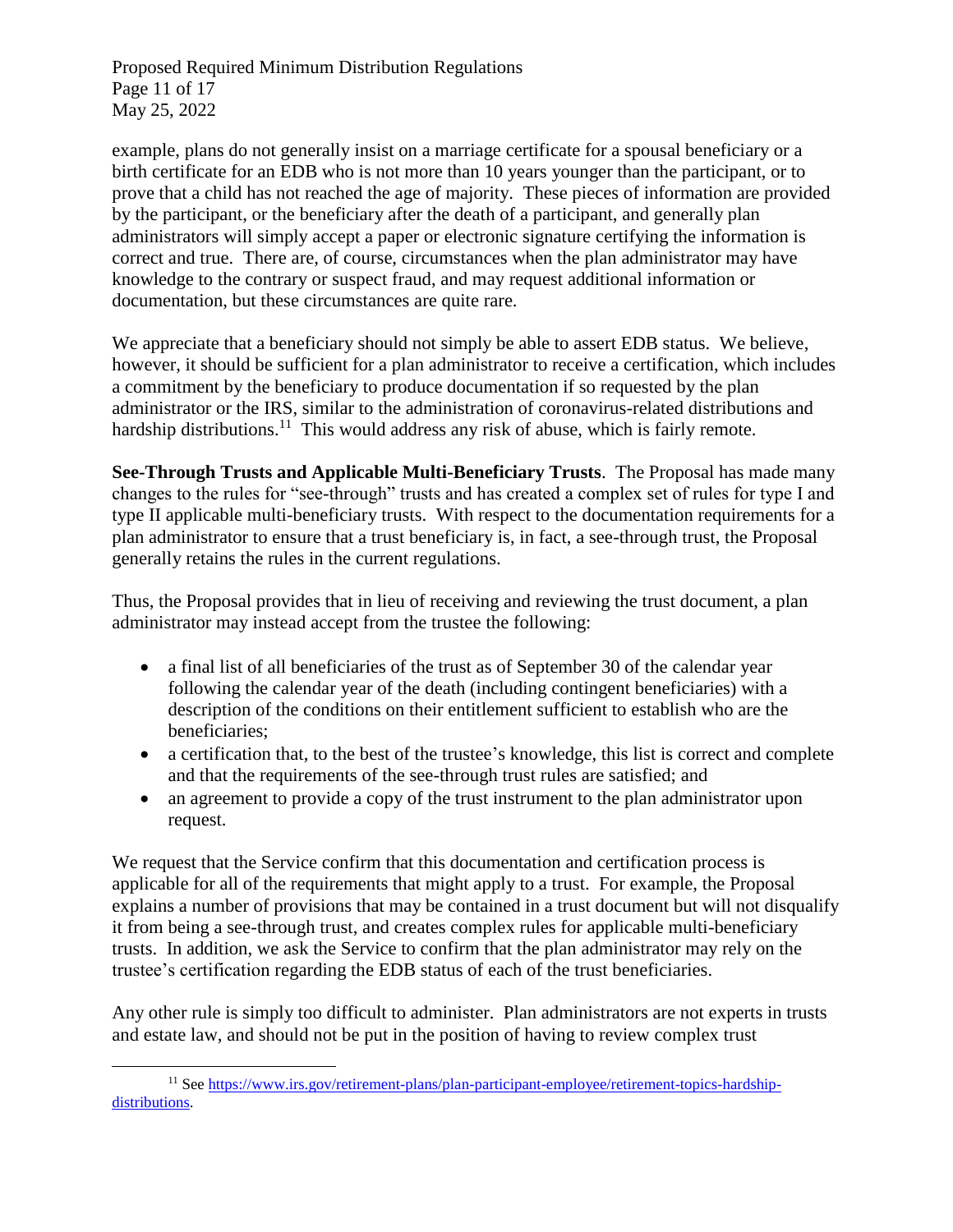Proposed Required Minimum Distribution Regulations Page 12 of 17 May 25, 2022

documents, which will become more complex under the Proposal because of the new options given by the Service to those that draft trust agreements.

## **VIII. Hypothetical RMD**

The Proposal includes a complicated new rule, not mandated in any way by the SECURE Act, which requires a plan administrator to calculate a special "hypothetical RMD" in the case of certain distributions made to spousal beneficiaries. Among other conditions, this rule would apply only if the distribution is made in or after the calendar year the surviving spouse attains age 72 and the surviving spouse rolls over some or all of the distribution to a plan or IRA for which the surviving spouse is not treated as the beneficiary.

The rule requires a complex calculation, which will be difficult to explain to spouses, and the only impact on plan administrators will be to require that a portion of a distribution to a spouse would be treated "as if" it is an RMD for purposes of the eligible rollover distribution and withholding rules. We understand that the purpose of this rule is to prevent spousal beneficiaries who have attained their required beginning date from getting the "best of both worlds" under different sets of RMD rules – i.e., a 10-year deferral period under the after-death RMD rules that apply to beneficiaries and, following a rollover, the commencement of the lifetime RMD rules that apply to plan participants and IRA owners. We recommend that the Service remove this requirement.

First, this issue exists under current law; while we appreciate that the 5-year rule is now a 10 year rule, the issue is not new. Moreover, we note that once a surviving spouse does roll over an amount to an account for which the spouse is not treated as a beneficiary, the spouse will need to immediately begin taking distributions using the surviving spouse's life expectancy and the higher account balance.

Second, if we understand the rule correctly, it would appear to require that the plan administrator know whether a spouse is rolling over the account to a spousal IRA or inherited IRA. That is the not the kind of information that a plan administrator would be able to know or verify.

Finally, to the extent that the approach that would be limited by the hypothetical RMD represents an advantageous tax planning tool, then it is a natural consequence of the rules Congress has set forth. Congress could have imposed some rule to prevent this, but chose to keep the special rules for spouses in place in Code section  $401(a)(9)$ . These rules clearly allow the use of the 10-year rule, clearly allow direct rollovers, and clearly allow those rollovers to be made to a plan or IRA for which the surviving spouse is not treated as a beneficiary.

# **IX. Support Age 21 as Age of Majority**

The Proposal states that, for purposes of the EDB rule that treats a child of the participant as an EDB until the child reaches the age of majority, age 21 will be considered the age of majority. We support this approach. We agree on the importance of a uniform rule that applies for all plans, regardless of the state that the plan, the participant, or the beneficiary is located.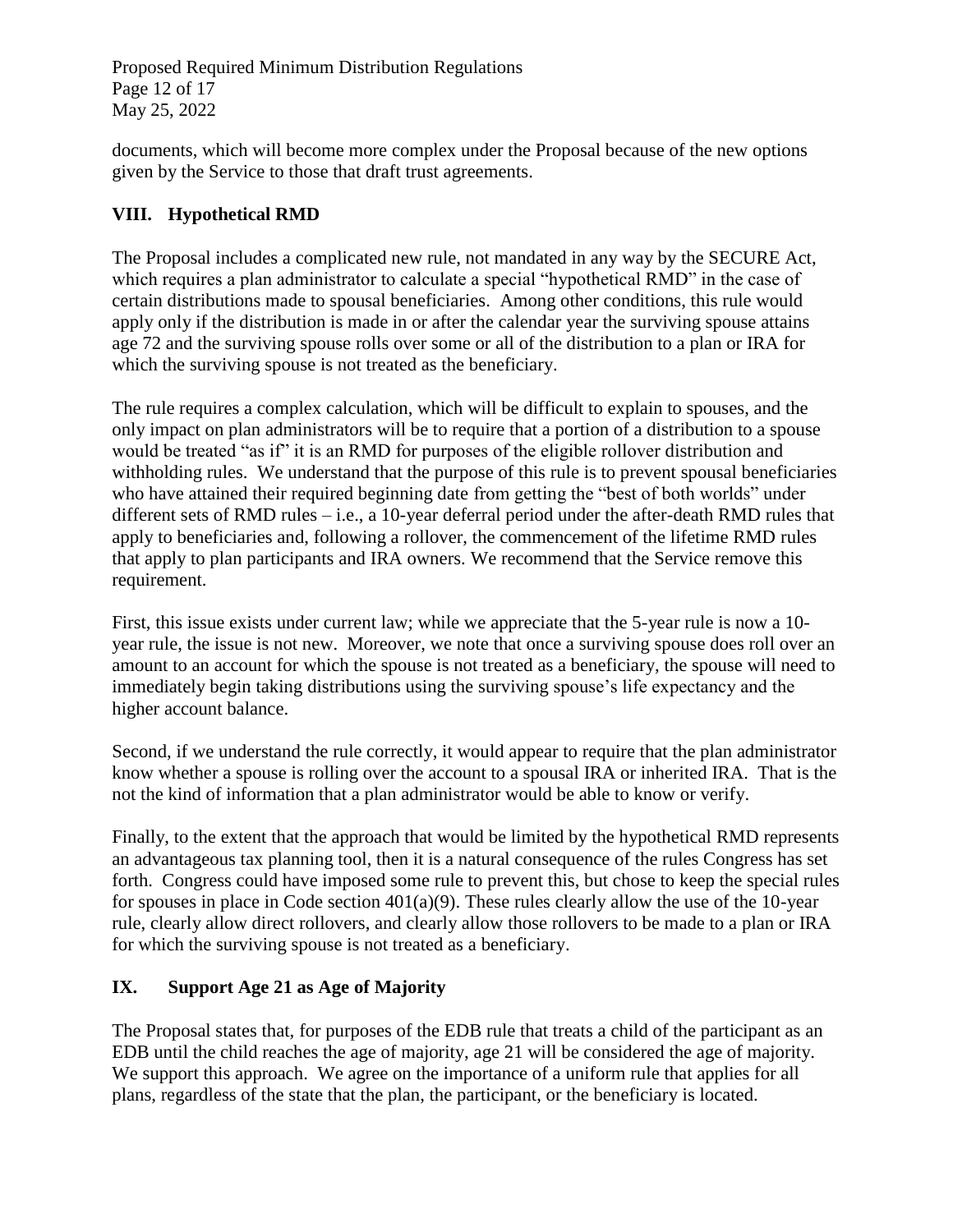We also agree it not necessary to provide an extension in the case of a child who continues to be a full-time student after age 21 (subject to the special grandfather rule in the regulations for certain plans). It would not be feasible for recordkeepers to continually collect confirmation on whether a beneficiary continues to be enrolled as a full-time student.

### **X. Confirm 402(l) Distributions to Public Safety Officers May Satisfy RMDs**

The Proposal adds new distribution amounts that are disregarded for purposes of determining whether the RMDs from a defined contribution plan have been satisfied. One of those additions is distributions of premiums for accident or health insurance under Treas. Reg. § 1.402(a)-  $1(e)(1)(i)$ . That regulation describes "a payment made from a qualified trust that is a premium for accident or health insurance (including a qualified long-term care insurance contract under section 7702B)." Thus, if a plan makes such a payment, the resulting distribution would not be eligible to be counted as an RMD.

We have two concerns about this exception. The more important concern relates to distributions described in Code section 402(l) that are made to an "eligible retired public safety officer" for "qualified health insurance premiums." Under Code section 402(l), the amount of such distributions up to \$3,000 per year is excluded from the retired public safety officer's gross income. This treatment is available only if the distribution would have otherwise been included in gross income. Importantly, for the special exemption to apply, Code section  $402(1)(5)(A)$ provides that the plan must distribute the amount *directly* to pay the health insurance premiums.

We are concerned that the above-referenced change in the Proposal could be interpreted to mean that such distributions to retired public safety officers would not count towards the RMD that the retired public safety officer might otherwise be required to take for a calendar year. This result would put a retired public safety officer in the position of having to choose between giving up the tax benefit Congress intended or having to take an *additional* distribution to satisfy the RMD requirements. We recommend that the final regulations clarify that distributions with respect to an eligible public safety officer to which Code section 402(l) applies may satisfy the RMD requirements.

A second issue is somewhat technical. Although most distributions from plans are either paid directly to the participant or in a rollover, some plans will offer participants the ability to have distribution checks cut to particular parties for convenience. Thus, the participant might direct the plan administrator to pay a plan distribution directly to the participant's mortgage servicer. As relevant here, the participant might instead direct the plan administrator to pay a distribution directly to a health insurance company or for Medicare premiums. This distribution would be reported on Form 1099-R as if it was paid directly to the participant; the direct payment to the health insurer or Medicare is irrelevant for tax purposes. We do not think that the Service intends to prevent such distributions from being treated as eligible rollover distributions (if they otherwise qualify) or counting towards any RMD for the year. We suggest that the final regulations confirm this.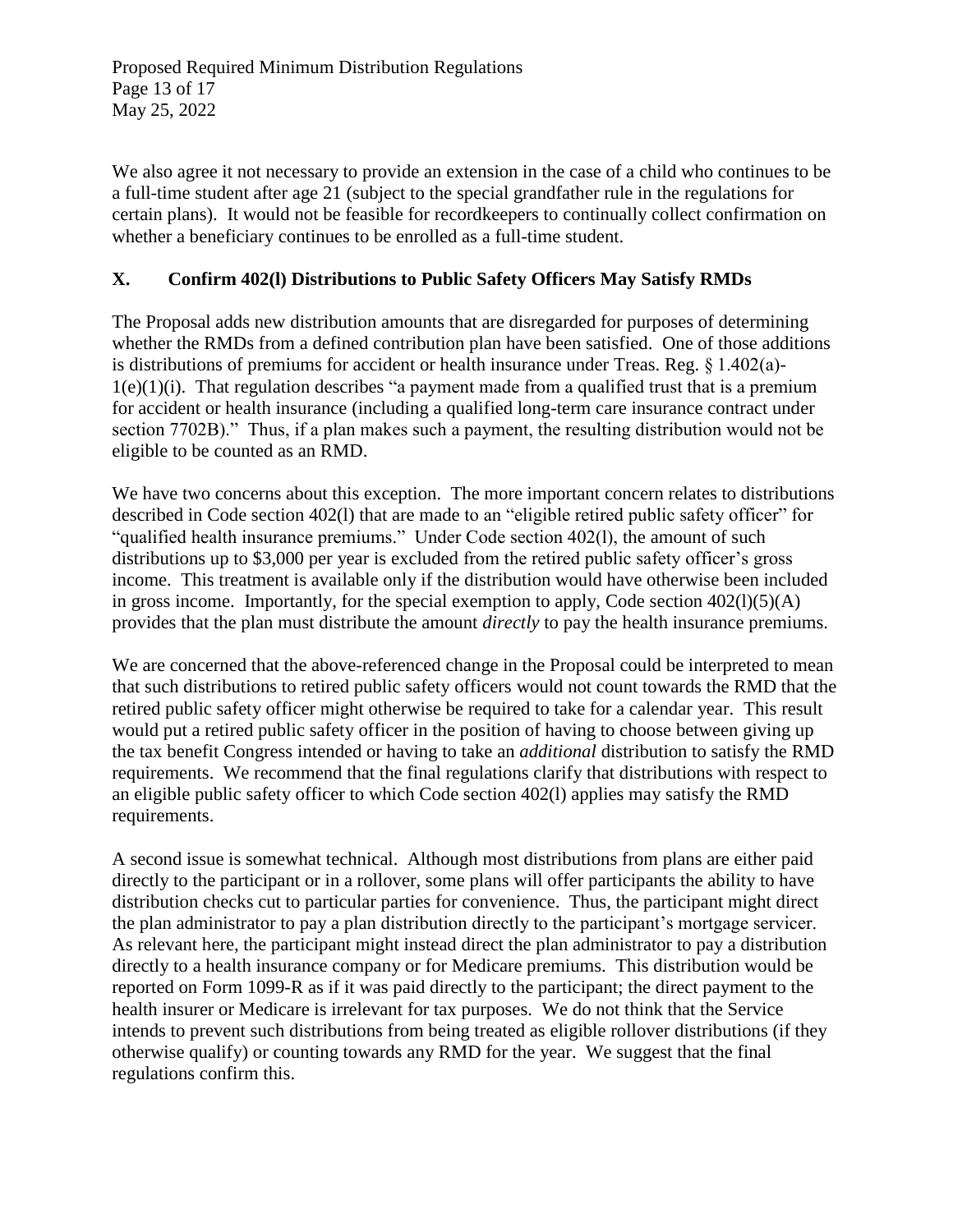Proposed Required Minimum Distribution Regulations Page 14 of 17 May 25, 2022

### **XI. Distribution Differences Among Beneficiary Types**

Because of the significant complication created by the SECURE Act's after-death RMD rules, we expect that some defined contribution plans may wish to limit or modify their distribution options for beneficiaries. For example, we can imagine that some plan sponsors may choose to remove the ability of beneficiaries to receive payments over the beneficiary's life expectancy. The plan sponsor may, on the other hand, wish to allow certain types of distributions for certain types of beneficiaries – for example allowing life expectancy payments only for spouses and children of the participant, but not for other EDBs.

We ask the Service to confirm that nothing in the  $401(a)(9)$  regulations would prevent the plan from offering different after-death distribution options for different beneficiaries, so long as the plan does not otherwise violate another provision of the Code (or any other law). Further, we ask the Service to confirm that nothing would prohibit a plan from always applying the 10-year rule to a trust.

### **XII. Other Clarifications and Technical Comments**

 $\overline{a}$ 

This section includes additional requests for clarifications and other technical comments.

**Application of 10-Year Rule to Non-Governmental 457(b) Plans.** There has been some confusion as to whether or not the SECURE Act's 10-year rule applies to section 457(b) plans of non-governmental entities. The reason for this confusion is that Code section  $401(a)(9)(H)(vi)$ states: "For purposes of applying the provisions of this subparagraph in determining amounts required to be distributed pursuant to this paragraph, all eligible retirement plans (as defined in section  $402(c)(8)(B)$ , other than a defined benefit plan described in clause (iv) or (v) thereof or a qualified trust which is a part of a defined benefit plan) shall be treated as a defined contribution plan." The cross reference to Code section  $402(c)(8)(B)$  suggests that, perhaps, section 457(b) plans of non-governmental entities would *not* be treated as a defined contribution plan, and thus may not be subject to the 10-year rule.

We believe most have read the quoted language above as *not exclusive*, that is, it confirms that IRAs are treated as defined contribution plans, but does not serve to exclude non-governmental 457(b) plans. Such plans are subject to the 401(a)(9) rules, and most 457(b) plans are defined contribution plans, as that term is usually understood.<sup>12</sup>

The Proposal does not address this question directly, except to confirm that all 457(b) plans are subject to the RMD rules under Code section 457(d), and laying out a set of rules that apply to "defined contribution plans" in the -5 portion of the regulations. In Footnote 1 of the preamble, the Service references Code section  $402(c)(8)(B)(iv)$  and (v), but does not provide further guidance on non-governmental 457(b) plans.

 $12$  A section 457(b) plan can be designed to provide defined benefit-type benefits, although this is not common.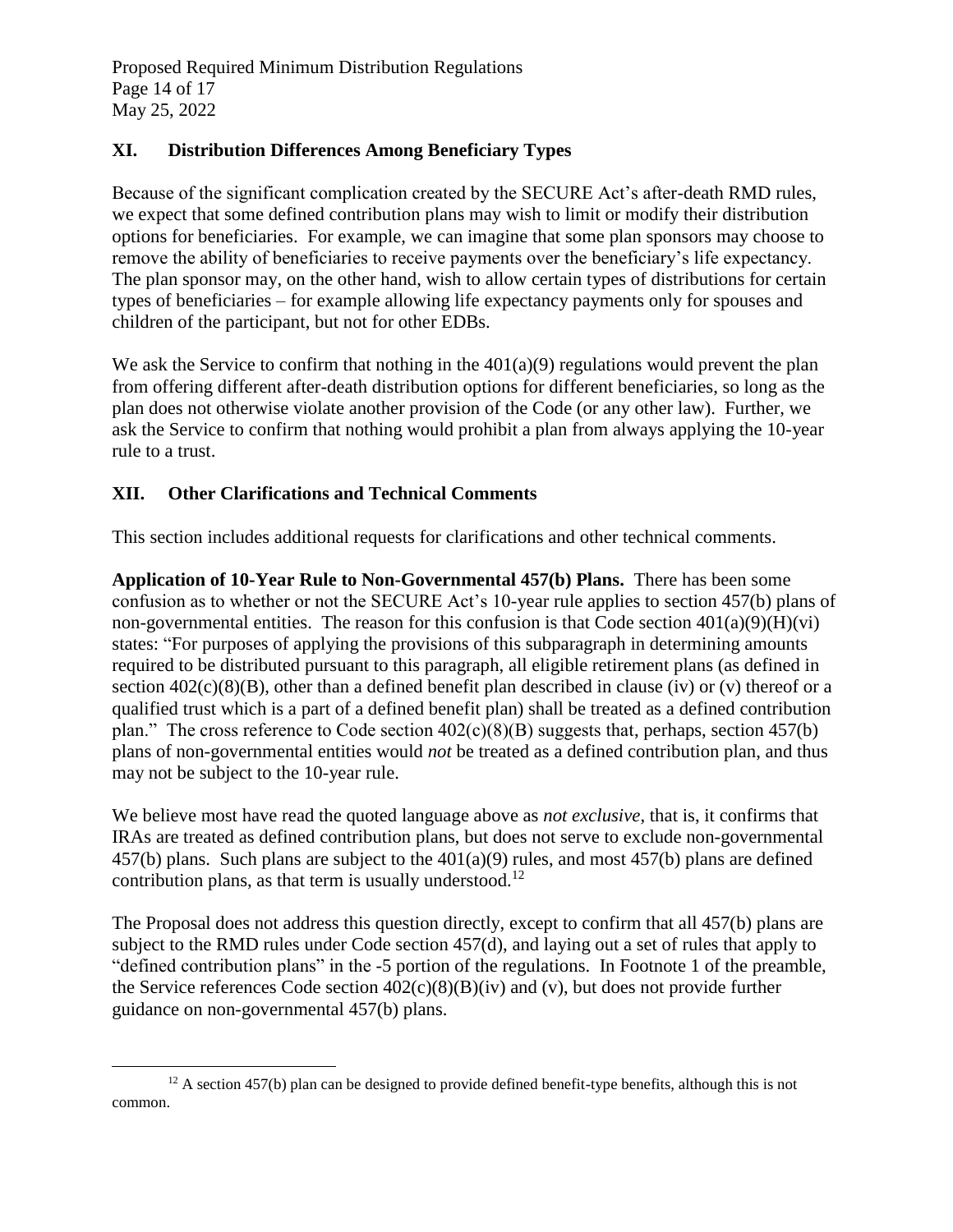Proposed Required Minimum Distribution Regulations Page 15 of 17 May 25, 2022

In any event, we recommend that the Service confirm in the final regulation that all section 457(b) plans, except those that are defined benefit plans, are treated as defined contribution plans for purposes of the SECURE Act changes described in Code section  $401(a)(9)(H)$ , which includes the 10-year rule.

**Confirm RMD Excise Tax Waiver Available**. Code section 4974 imposes a 50 percent excise tax on RMD failures for a taxable year under any qualified retirement plan, eligible deferred compensation plan, or IRA, subject to the ability of the Service to waive the excise tax where the taxpayer can demonstrate that the failure is due to reasonable error and reasonable steps are being taken to remedy the RMD shortfall. The proposed regulations would replace the existing regulations under this section and make certain modifications, generally to conform to the changes to section 401(a)(9) by the SECURE Act. In addition, the proposed regulations would add a new rule providing an automatic waiver of the excise tax on an individual's RMD failure for a calendar year in which the individual dies if the beneficiary satisfies the RMD by the tax return filing deadline (including extensions) for the calendar year.

We appreciate and support the new automatic waiver in the Proposal. In addition, we would ask that the Service specifically confirm that the existing rules for requesting a waiver on Form 5329 (for reasonable errors) continue to be available. We believe this to be the case, but because this waiver is so important, our members would find it helpful to have confirmation.

**Tracking Two Life Expectancy Rules for Older Beneficiaries**. Under the Proposal, in the case of an EDB who is older than a deceased participant dying on or after the required beginning date, generally the participant's life expectancy is used, but in addition, the entire interest must be distributed by the end of the year in which the EDB's life expectancy would be equal to or less than 1 if their life expectancy (instead of the participant's) had been used to determine the distribution period. Thus, to administer this new limitation properly, plans must track *two* life expectancies—one for distributions and one to determine the year in which the account must be fully distributed.

We recommend this rule be eliminated. It is not mandated in any way by the SECURE Act. It would, in fact, appear to be inconsistent with the rule that distributions are made "at least as rapidly" as if the participant had lived. Finally, it creates opportunities for unnecessary errors for plans and beneficiaries because of the additional burden of tracking two life expectancies.

**Pre-Effective Date Deaths and Separate Accounting**. The Proposal includes a variety of rules to deal with participants who died before the effective date of the SECURE Act. One of those rules states that, if an employee who died before the effective date has multiple beneficiaries, whether prior law or the new 10-year rule applies depends on when the *oldest* of those beneficiaries dies. We have two comments on this rule. The first is that the Service should confirm that, for this purpose, the separate accounting rule applies. Thus, this rule would come into play only if separate accounts were not set up for the beneficiaries, and the effective date rule would be applied separately to each beneficiary for whom a separate account was previously established.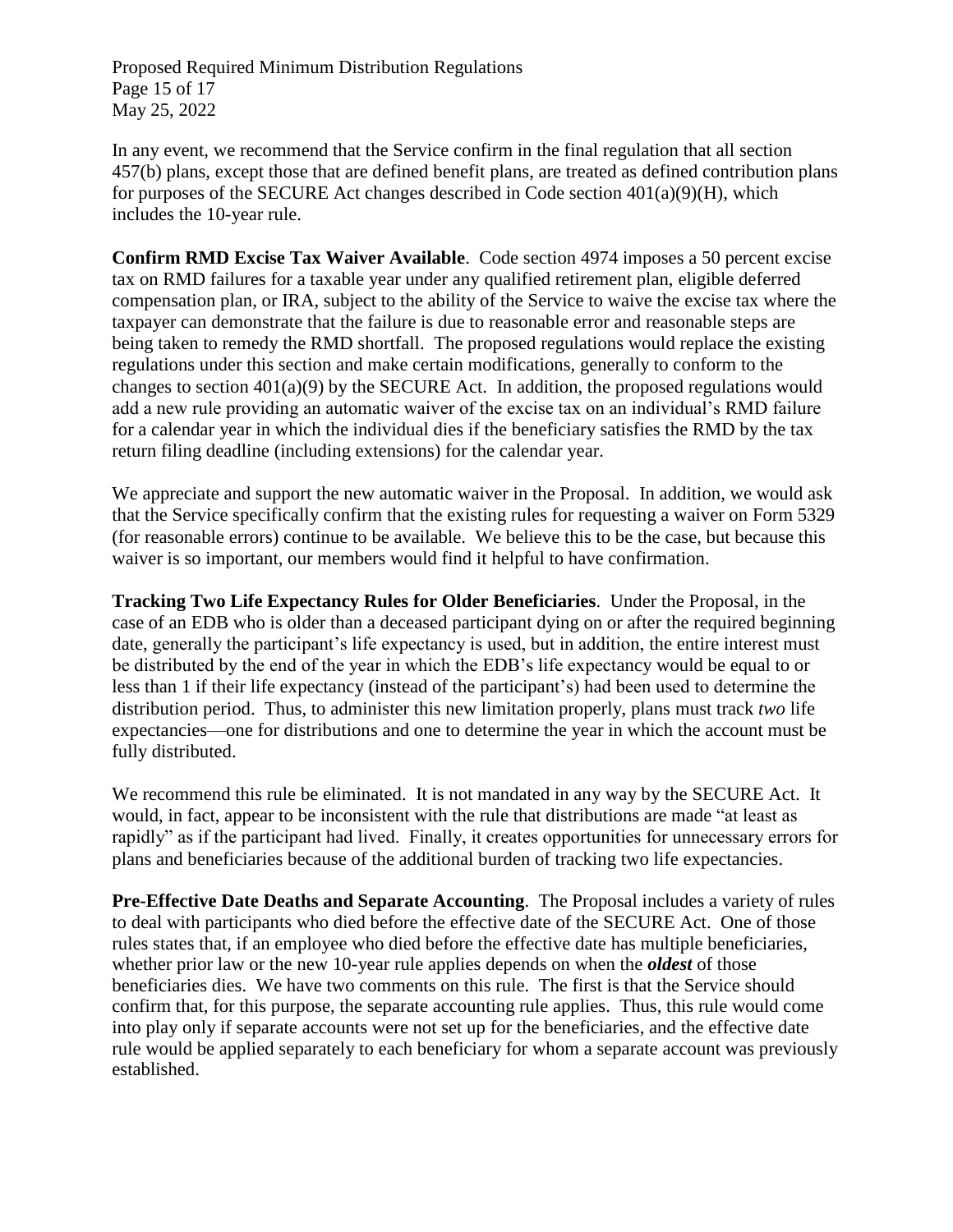Proposed Required Minimum Distribution Regulations Page 16 of 17 May 25, 2022

The second point is that there may be circumstances when a plan administrator will not know when the oldest beneficiary dies. This effective date rule only works if whoever needs to pay RMDs with respect to a beneficiary has information on all beneficiaries, which is not always the case. For example, many participants designate multiple beneficiaries, some of whom keep their account balance in the plan and some who do not. (This issue should be significantly mitigated if the Service confirms the separate accounting issue in the prior paragraph.)

**QDRO Issues**. SPARK members are also requesting clarification on two issues related to the application of the RMD rules when benefits are due to an alternate payee under a qualified domestic relations order ("QDRO"). Both of these issues are presented by the current RMD regulations, but this is an opportune time to address them.

First, the current regulations and the Proposal discuss the need to segregate a participant's account in connection with a QDRO, but the regulations appear to assume that this segregation will always occur prior to the required beginning date. The regulations do not address a situation in which an alternate payee's separate account is created in a year in which an RMD is due. For example: Assume a participant is age 75 in 2025 and has an account balance as of the end of 2024 of \$100,000. Assume that the participant divorces in 2025 and the plan receives a QDRO directing the plan to split the account as of a date in 2025, with the alternate payee receiving 66% of the account. In determining the RMD that the alternate payee must pay in 2025, there is no prior year-end account balance for the alternate payee. It would seem unfair to require the participant to pay the entire RMD. It is possible the QDRO will address this, but even if it does, that would not necessarily determine the tax requirements. We do not believe the current regulations directly address this situation.

Second, it will occasionally happen that an alternate payee will keep his or her account in the plan, but the participant will not. In that case, the plan administrator may not receive any notification, and will have little way to know, when the former participant dies. And whether or not the alternate payee dies before or after the employee will impact how the RMD rules apply. We recommend the Service consider a rule of administrative convenience in this circumstance, such as allowing the plan administrator to presume that the alternate payee dies after the former participant unless the plan administrator has actual knowledge to the contrary.

**Clarification of Anti-Cutback Relief**. The SECURE Act contains a provision related to Code section  $411(d)(6)$  and ERISA section  $204(g)$  (generally known as the "anti-cutback" rule). This rule provides relief for any plan amendment made pursuant to the SECURE Act on or before the last day of the first plan year beginning on or after January 1, 2022 (later for governmental or certain collectively bargained plans), or such later date as the Secretary of the Treasury may prescribe.

We believe it would be helpful for the Service to provide guidance on the application of this relief. For example, we expect that, once the final regulations are released, plan sponsors will wish to consider whether to revise the plan's distribution options, particularly for beneficiaries. We do not believe that a plan's protected optional forms of benefits include optional forms payable upon the death of the employee, and thus we believe a plan could amend those options at any time.